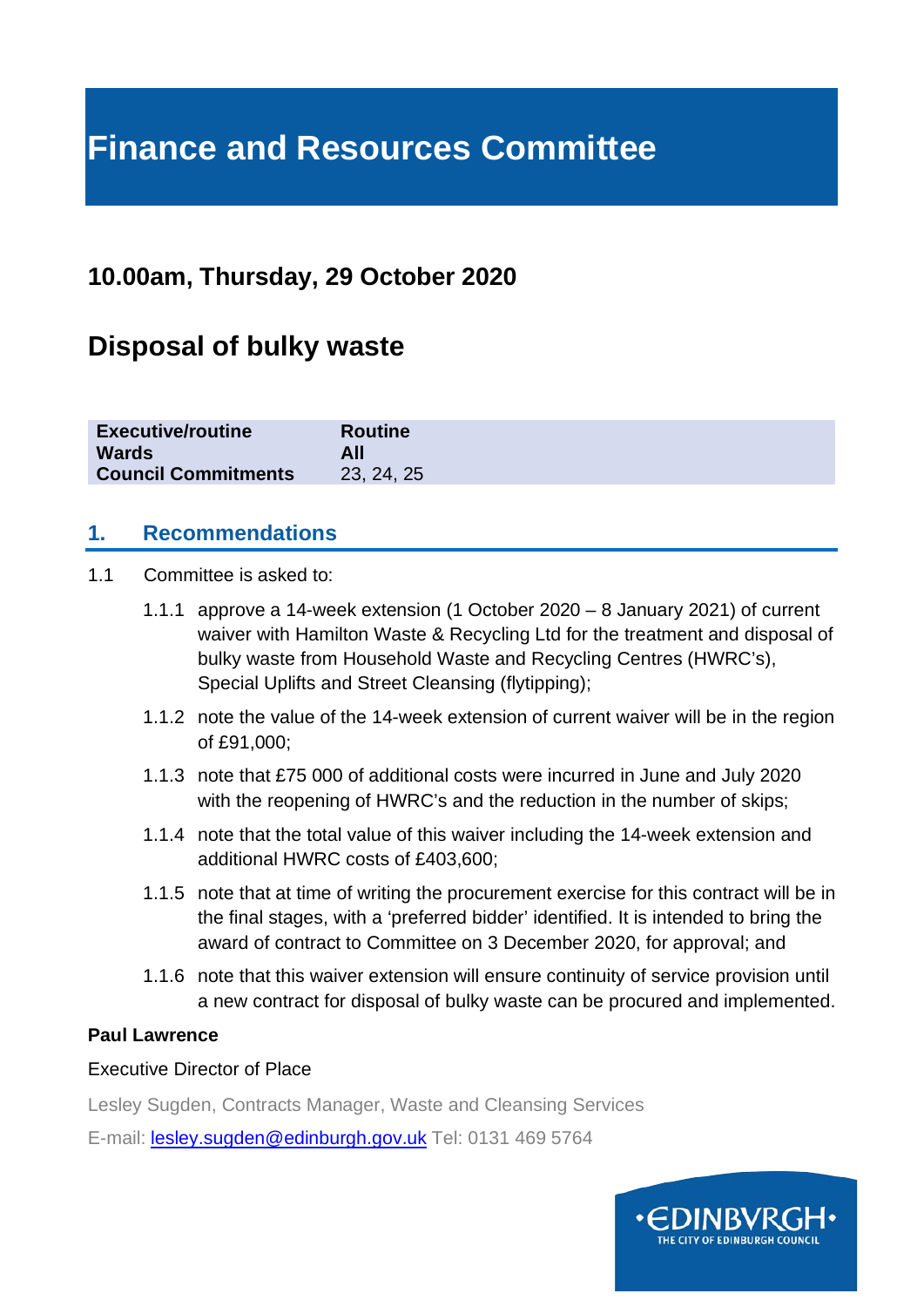**Report**

# **Disposal of bulky waste**

## **2. Executive Summary**

2.1 This report seeks approval for a 14-week extension (1 October 2020 – 8 January 2021) of the current waiver (2143) with Hamilton Waste & Recycling Ltd for the treatment and disposal of bulky waste from Household Waste and Recycling Centres (HWRC's), Special Uplifts and Street Cleansing (flytipping) whilst the replacement contract procurement exercise is completed.

# **3. Background**

- 3.1 The Council has a statutory obligation under Section 45 of the Environmental Protection Act 1990 to provide a collection and disposal service for domestic waste generated by residents. In addition, the Council has three HWRCs where residents can deposit recyclable and residual domestic waste.
- 3.2 A waiver for this contract was approved via Delegated Authority in January 2020 with an end date of 30 September 2020.
- 3.3 The ability to procure a contract to coincide with the end of the Waiver period has been partly impacted by the effects of COVID-19 and other contracts being prioritised for procurement.

#### **4. Main report**

#### **Energy from Waste**

- 4.1 The opening of Millerhill (FCC) Energy from Waste (EfW) plant in January 2020 enabled the Council to divert most but not all domestic non-recyclable waste to the plant.
- 4.2 This included non-recyclable waste collected by Cleansing Service, namely street litter. Larger bulky items collected from flytipping, the bulky uplift service and at HWRC's cannot go to FCC as they are too large and 'block' the hopper. Such items include large metal recliners, sofa's etc.
- 4.3 Therefore, in January 2020 a waiver was approved via Delegated Authority to the value of £237,600 and awarded to Hamilton Waste & Recycling Ltd. This waiver expired on 30 September 2020.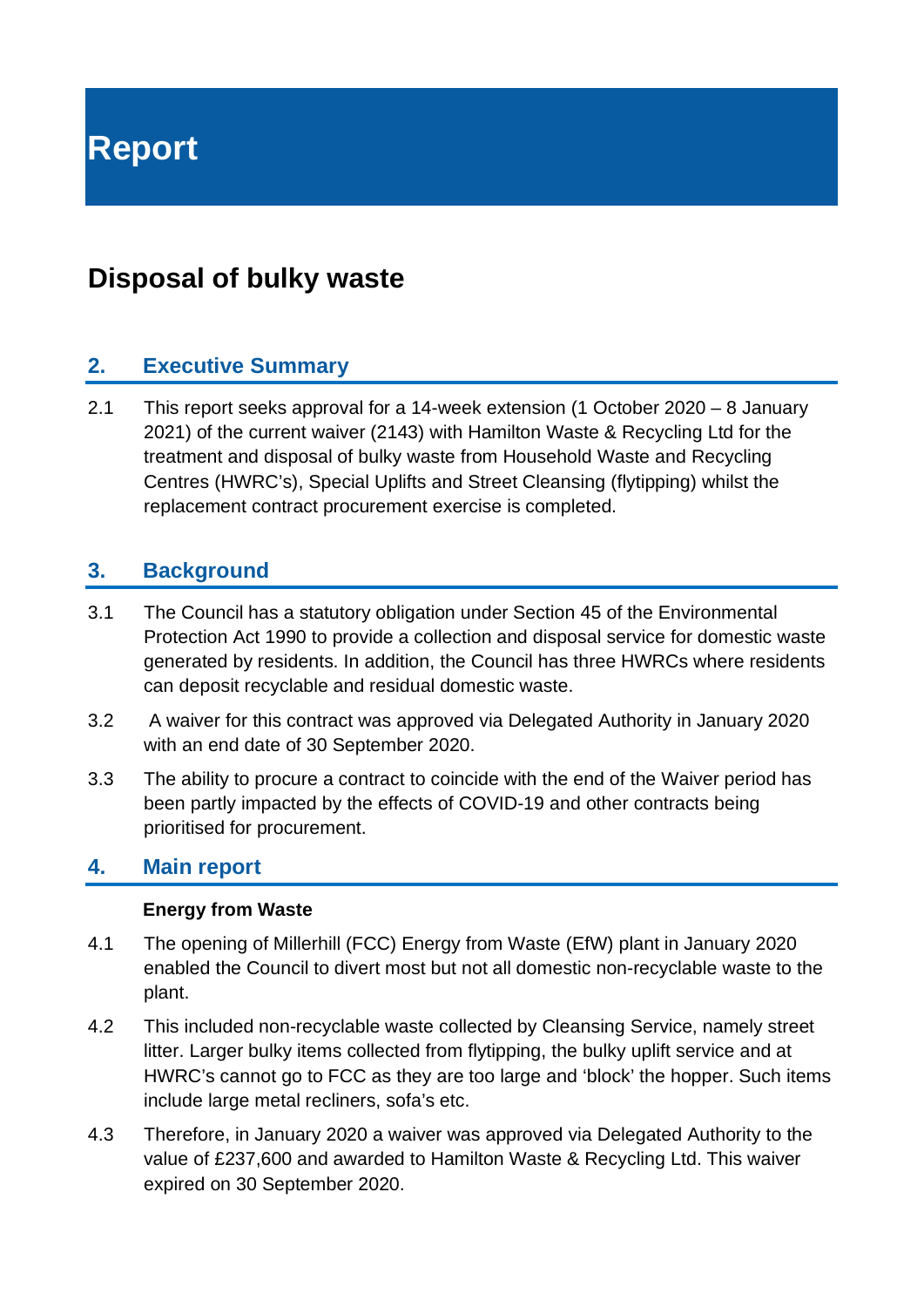4.4 Hamilton Waste & Recycling have the large plant required to 'shred' the waste into smaller components before processing it for EfW and avoiding landfill.

#### **Options Appraisal**

- 4.5 The Council conducted an options appraisal to investigate the opportunity to 'shred' the bulky waste in-house at the Bankhead Waste Transfer station before processing at the FCC.
- 4.6 The conclusion of this was to continue to use an external contractor to deliver this function as it would not be cost effective to deliver it in-house at this stage.
- 4.7 During the option appraisal, work on the procurement of a new bulky waste contract was put on hold until it was completed.

#### **Procurement Process**

- 4.8 Procurement of a new Bulky Waste Contract is at the final stage of the process, with the procurement consensus meeting has identified a 'preferred bidder' and therefore the final stages of the process will shortly be completed.
- 4.9 It is intended to seek Committee approval for the award of this contract at Finance and Resources Committee on 3 December 2020.

#### **Current Arrangements**

- 4.10 On average, 200 tonnes of bulky waste are sent to Hamilton Waste & Recycling Ltd each month.
- 4.11 However, due to the impact of Covid-19 and the reopening of HWRC's on 1 June 2020, this increased to 800 tonnes in June. Tonnages have decreased steadily throughout July (274 tonnes), August (213 tonnes) and September (175 tonnes) due to improvements in working practices at HWRC's. However, the original waiver did not account for this increased tonnage and therefore the additional costs have been factored into this waiver extension.
- 4.12 To adhere to the required physical distancing guidelines, from 1 June 2020, the HWRC sites were reconfigured which resulted in only three skips per 'pod': garden, residual (black bags) and bulky waste. The bulky waste skips contained all other waste streams including wood, laminates, soil, rubble, cardboard etc. This is the main reason for the additional 600 tonnes over what would have been sent before the coronavirus pandemic.
- 4.13 In July, all bulky waste skips were removed from HWRC's. The bulky waste is now mixed with the residual waste and separated at the Bankhead and Seafield Waste Transfer stations, before being sent to FCC or to Hamilton's.
- 4.14 This change in practice has been implemented to reduce the time and number of movements householders make when disposing of waste at HWRC's, thereby protecting staff and householders in line with Covid-19 safe working procedures